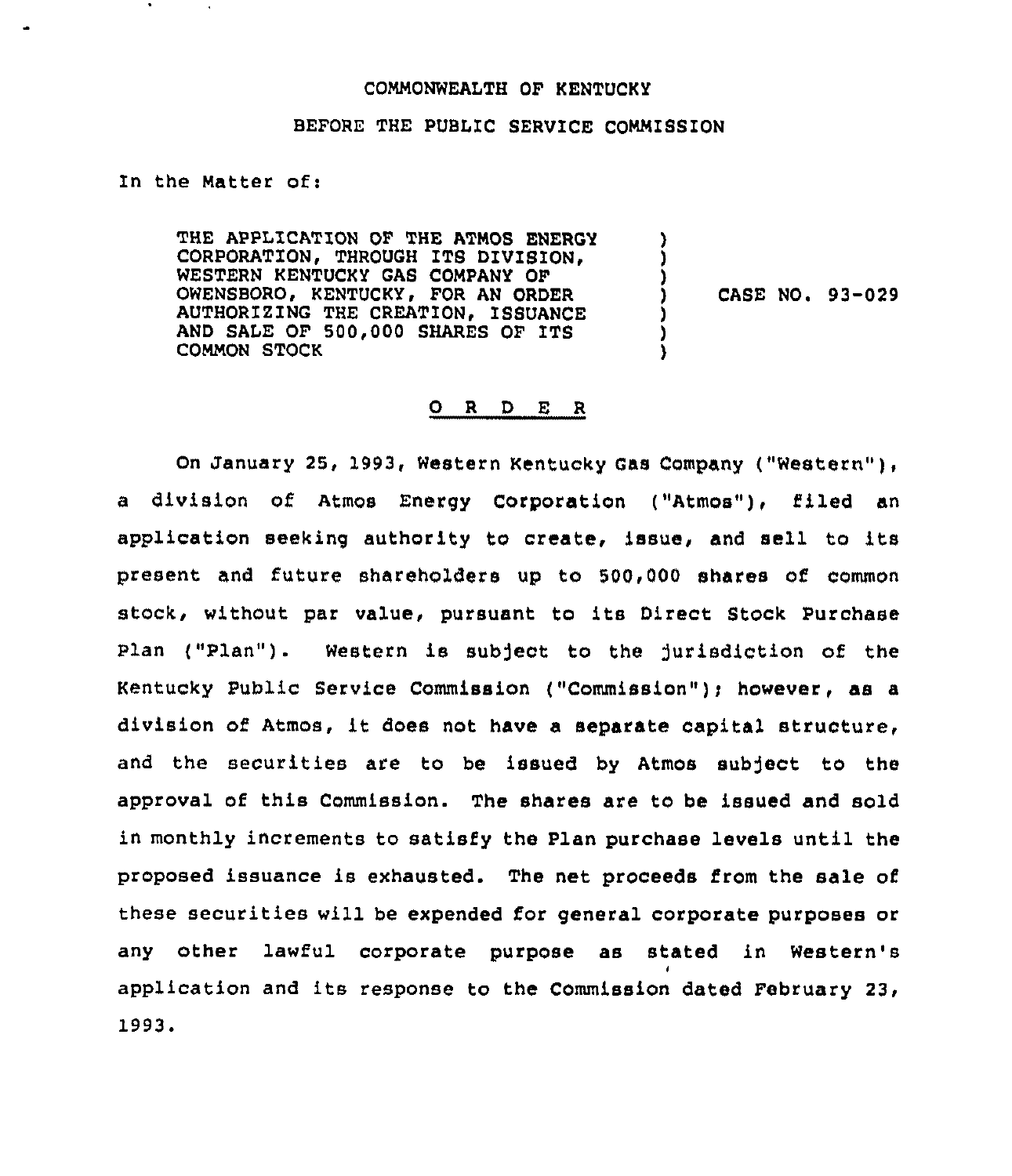The Commission, having considered the evidence of record and being otherwise sufficiently advised, finds that the creation, issuance, and sale of the above securities by Atmos are for lawful objects within the corporate purposes of Atmos's utility operations, are necessary and appropriate for and consistent with the proper performance of its service to the public, and will not impair its ability to perform that service, and are reasonably necessary and appropriate for such purposes and should, therefore, be approved.

IT IS THEREFORE ORDERED that:

l. Atmos be and it hereby is authorised to create and issue during 1993 and subseguent years up to 500,000 shares of its common stock pursuant to its Plan at prices to be determined according to the formula set forth in the Plan.

2. Every <sup>6</sup> months from the date of this Order, Atmos shall notify the Commission of the number of shares issued through its Plan and the price received.

3. The proceeds from the transactions authorized herein shall be used only for the lawful purposes set out in the application.

Nothing contained herein shall be construed as a finding of value for any purpose or as a warranty on the part of the Commonwealth of Kentucky or any agency thereof as to the securities authorized herein.

 $-2-$